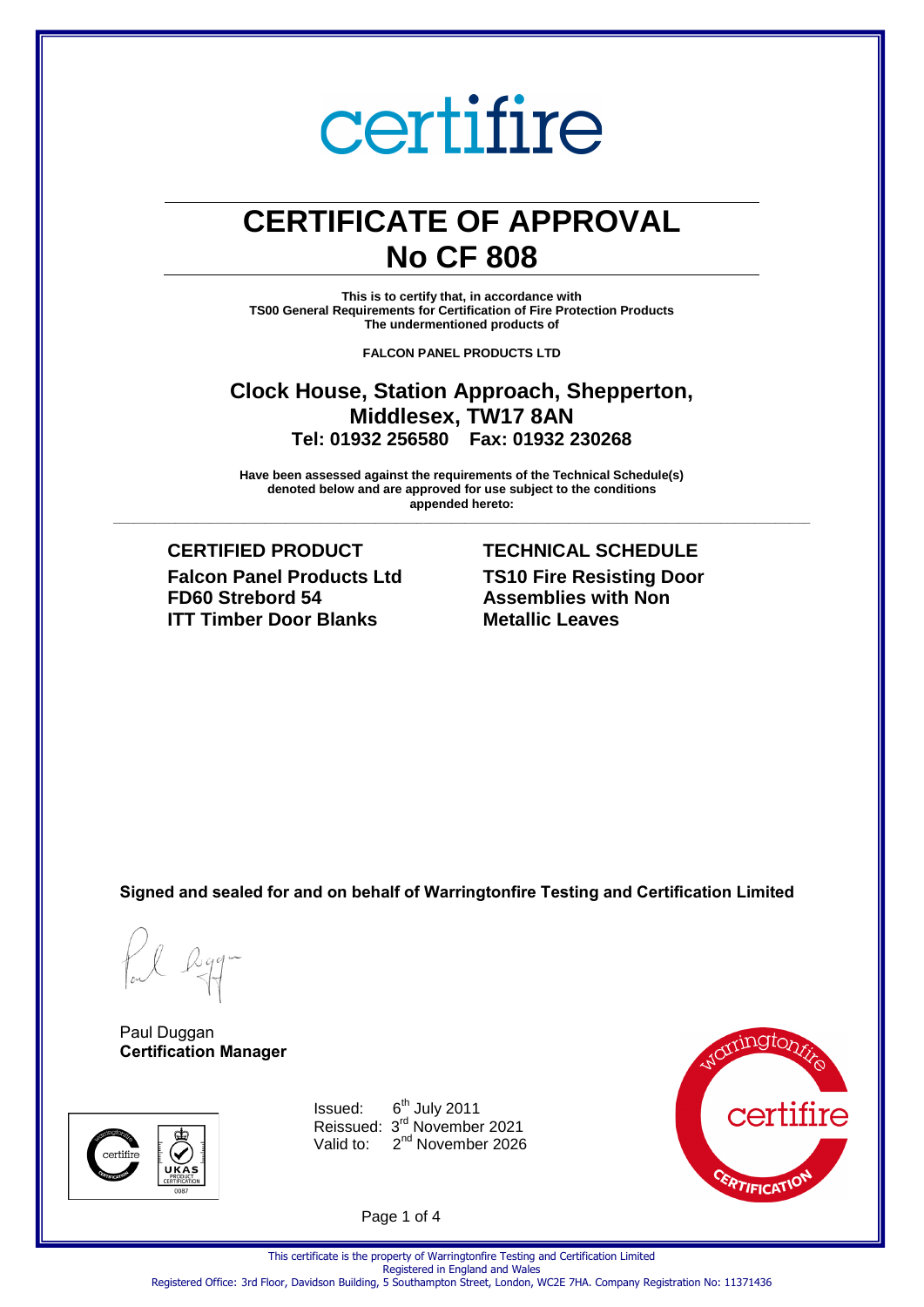## **CERTIFICATE No CF 808 FALCON PANEL PRODUCTS LTD**

#### **Falcon Panel Products Ltd. FD60 Strebord 54 Timber Door Blanks**

This approval relates to the use of the above doors in providing fire resistance of 60 minutes Insulation (if incorporating not more than 20% of uninsulating glass) and 60 minutes integrity as defined in BS 476: Part 22: 1987. Subject to the undermentioned conditions, the doors would be expected to meet the relevant requirements of BS 9999 for FD60 door assemblies when used in accordance with the provisions therein.

- 1. This certification is provided to the client for their own purposes, and we cannot opine on whether it will be accepted by Building Control authorities or any other third parties for any purpose.
- 2. The doors are approved on the basis of:
	- i) Initial type testing
	- ii) A design appraisal against TS10
	- iii) Inspection and surveillance of factory production control
	- iv) Certification under a CERTIFIRE approved Quality Management System
	- v) Audit testing in accordance with TS10
- 3. The door blanks comprise cellulosic cored leaves in various finishes for use with timber frames, with intumescent edge seals (ITT FD60).
- 4. This approval is applicable to both complete door assemblies and door leaves. Where the door is not supplied in a fully fitted form it is a condition of this approval that an agreed Data Sheet accompanies the product and is complied with in its entirety. Failure to do so will invalidate this approval and may jeopardise the fire performance of the door.
- 5. This approval is applicable to latched and unlatched, single-acting, single and doubleleaf, ITT assemblies, at leaf dimensions up to those given in Tables 1, 2 and 3.
- 6. Glazing shall only be undertaken by the door manufacturer, or a CERTIFIRE approved Licensed Door Processor, and shall be in accordance with the Data information Sheet and Construction Specification. No site cutting or glazing of apertures is permitted.
- 7. Hardware items, including closing devices and intumescent fire seals, shall be as specified in the data sheet.
- 8. The door assembly shall be mechanically fixed to wall constructions having a fire resistance of at least 60 minutes.
- 9. Labels to the CERTIFIRE design, or approved by CERTIFIRE, referencing CERTIFIRE and CERTIFIRE Ref. No. CF808 and FD60 classifications resistance shall be affixed to each door in the prescribed position.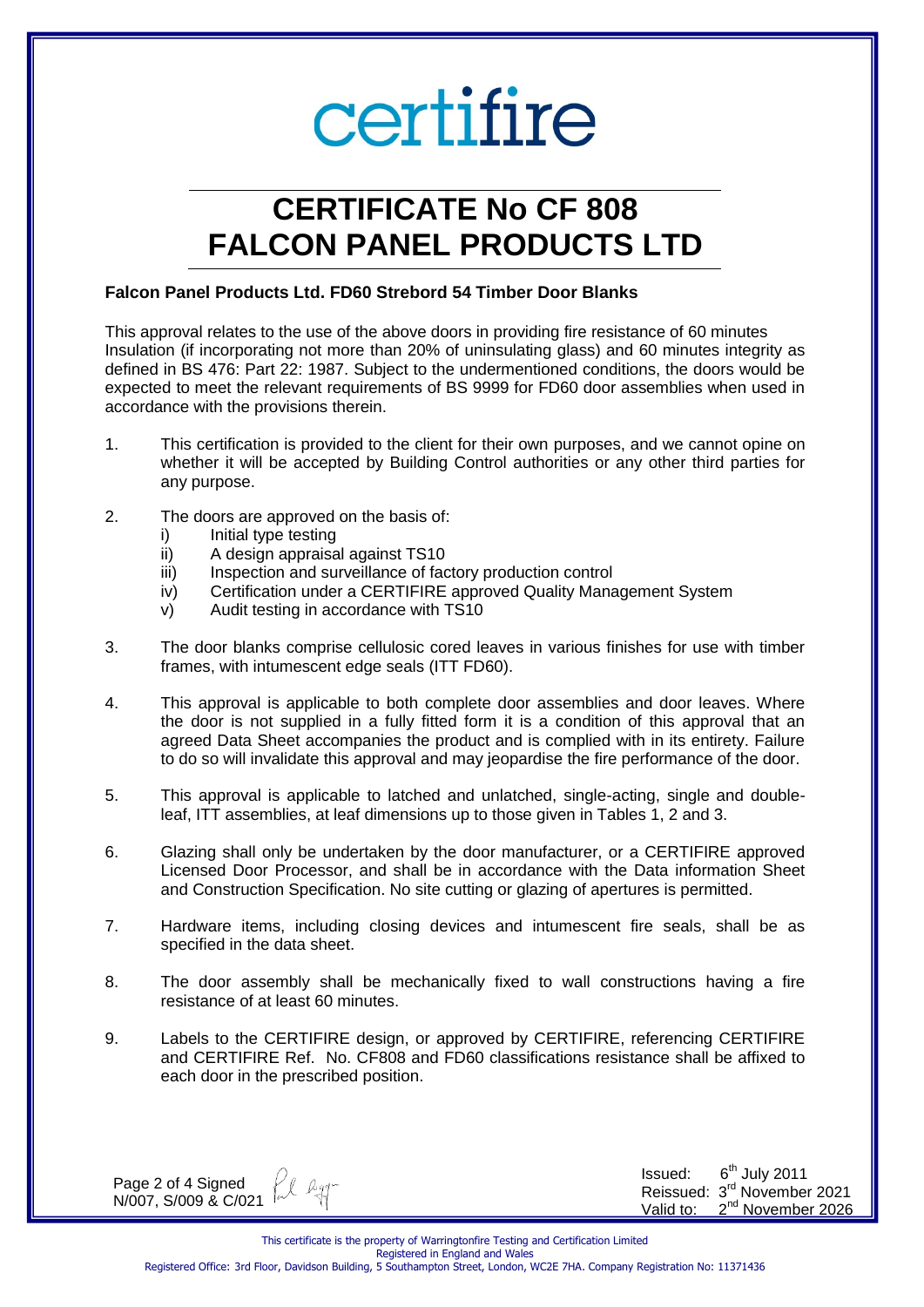### **CERTIFICATE No CF 808 FALCON PANEL PRODUCTS LTD**

#### **Falcon Panel Products Ltd. FD60 Strebord 54 Timber Door Blanks**

10. The approval relates to on-going production. The product and/or its immediate packaging is identified with the manufacturer's name, the product name or number, the CERTIFIRE name or name and mark, together with the CERTIFIRE certificate number and application where appropriate.

| Door assembly configuration                                                                                          | Max. Height (mm)<br>Max. Width (mm) |                        | Area $(m^2)$ |
|----------------------------------------------------------------------------------------------------------------------|-------------------------------------|------------------------|--------------|
| Single-Acting, Single-Leaf<br>Latched<br>2No. 15 x 4 mm intumescents                                                 | 3242<br>(at 1035 wide)              | 1177<br>(at 2850 high) | 3.35         |
| Single-Acting, Double-Leaf<br>Latched / Unlatched<br>2No. 15 x 4 mm intumescents<br>(2No. 15 x 4 mm to meeting edge) | 2189<br>(at 936 wide)               | 960<br>(at 2135 high)  | 2.05         |

**Table 1. Maximum Permitted Door Leaf Dimensions for Fire Performance** Single-Acting, Single-Leaf, Latched and Single-Acting, Double-Leaf, Latched and Unlatched with Intumescent Seals Ltd, Therm-A-seal Intumescents

| Door assembly configuration                                                                                          | Max. Height (mm)      | Max. Width (mm)       | Area $(m^2)$ |
|----------------------------------------------------------------------------------------------------------------------|-----------------------|-----------------------|--------------|
| Single-Acting, Double-Leaf<br>Latched / Unlatched<br>2No. 15 x 4 mm intumescents<br>(2No. 15 x 4 mm to meeting edge) | 2249<br>(at 935 wide) | 985<br>(at 2135 high) | 2.10         |
| Table 2. Maximum Permitted Door Leaf Dimensions for Fire Performance                                                 |                       |                       |              |

Single-Acting, Double-Leaf, Latched and Unlatched with Lorient type 617 or 100P Intumescents

Note: Under no circumstances must the maximum height, maximum width or maximum area be exceeded without separate CERTIFIRE approval.

> All timber framed door assembly configurations may incorporate overpanels which include a transom rail as detailed within data sheet

#### **Falcon Panel Products Ltd. FD60 Strebord 54 Timber Door Blanks**

Page 3 of 4 Signed N/007, S/009 & C/021

fol ly

| Issued:   | $6th$ July 2011               |
|-----------|-------------------------------|
|           | Reissued: 3rd November 2021   |
| Valid to: | 2 <sup>nd</sup> November 2026 |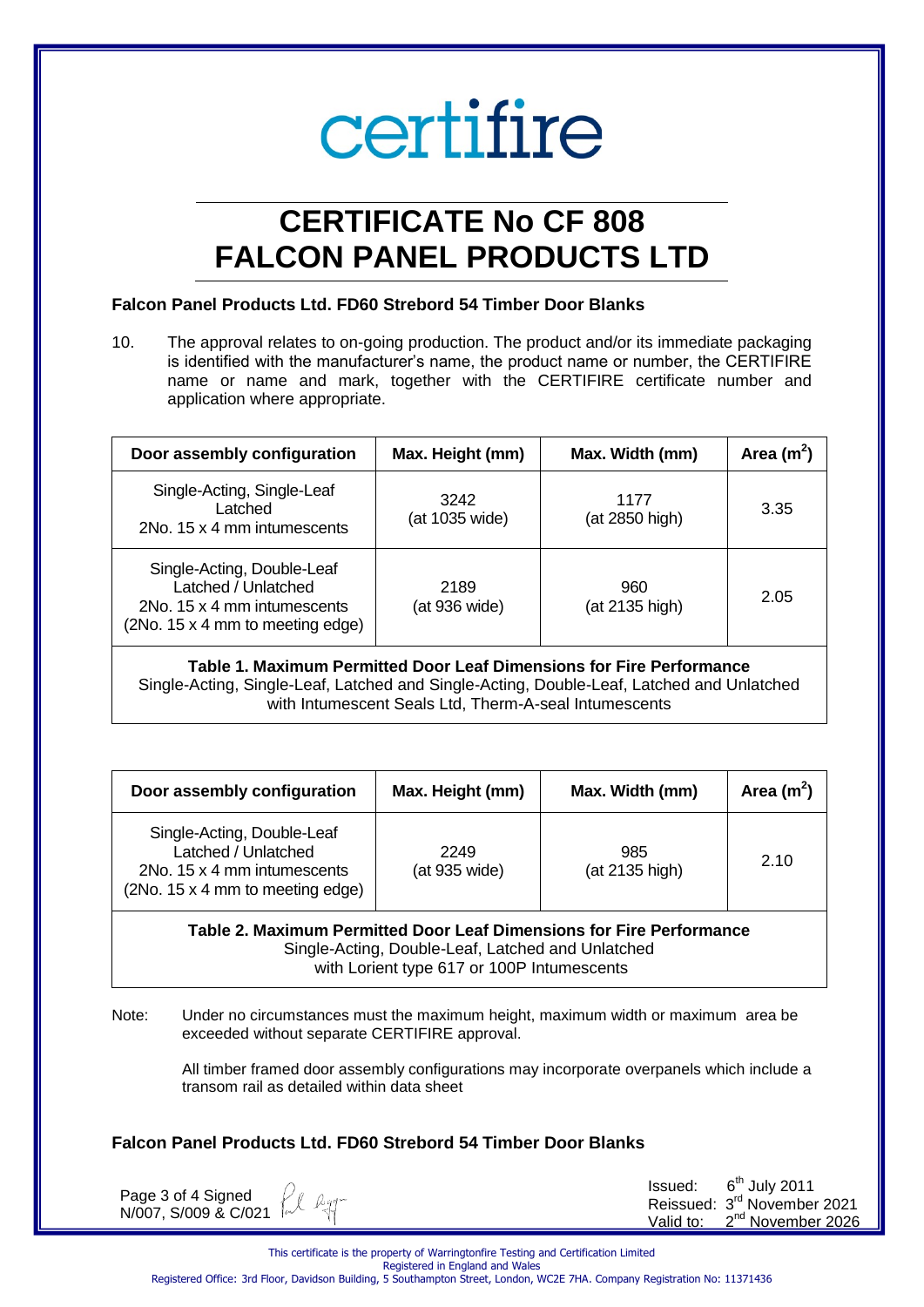### **CERTIFICATE No CF 808 FALCON PANEL PRODUCTS LTD**

| Door assembly configuration                                                                                          | Max. Height (mm)       |                        | Area $(m^2)$ |
|----------------------------------------------------------------------------------------------------------------------|------------------------|------------------------|--------------|
| Single-Acting, Single-Leaf<br>Latched / Unlatched<br>2No. 15 x 4 mm intumescents                                     | 2517<br>(at 1234 wide) | 1265<br>(at 2454 high) | 3.11         |
| Single-Acting, Double-Leaf<br>Latched / Unlatched<br>2No. 15 x 4 mm intumescents<br>(2No. 15 x 4 mm to meeting edge) | 2146<br>(at 928 wide)  | 970<br>(at 2054 high)  | 1.99         |
| Single-Acting, Double-Leaf<br>Latched<br>2No. 15 x 4 mm intumescents<br>(2No. 15 x 4 mm to meeting edge)             | 3257<br>(at 936 wide)  | 1106<br>(at 2757 high) | 3.05         |

#### **Table 3. Maximum Permitted Door Leaf Dimensions for Fire Performance** Single-Acting, Single and Double-Leaf, Latched and Unlatched

with Pyroplex FO8700 Graphite Rigid box seal Intumescents

Note: Under no circumstances must the maximum height, maximum width or maximum area be exceeded without separate CERTIFIRE approval.

> All timber framed door assembly configurations may incorporate overpanels which include a transom rail as detailed within data sheet

Page 4 of 4 Signed  $27$ N/007, S/009 & C/021

Issued: 6<sup>th</sup> July 2011 Reissued: 3<sup>rd</sup> November 2021 Valid to: 2<sup>nd</sup> November 2026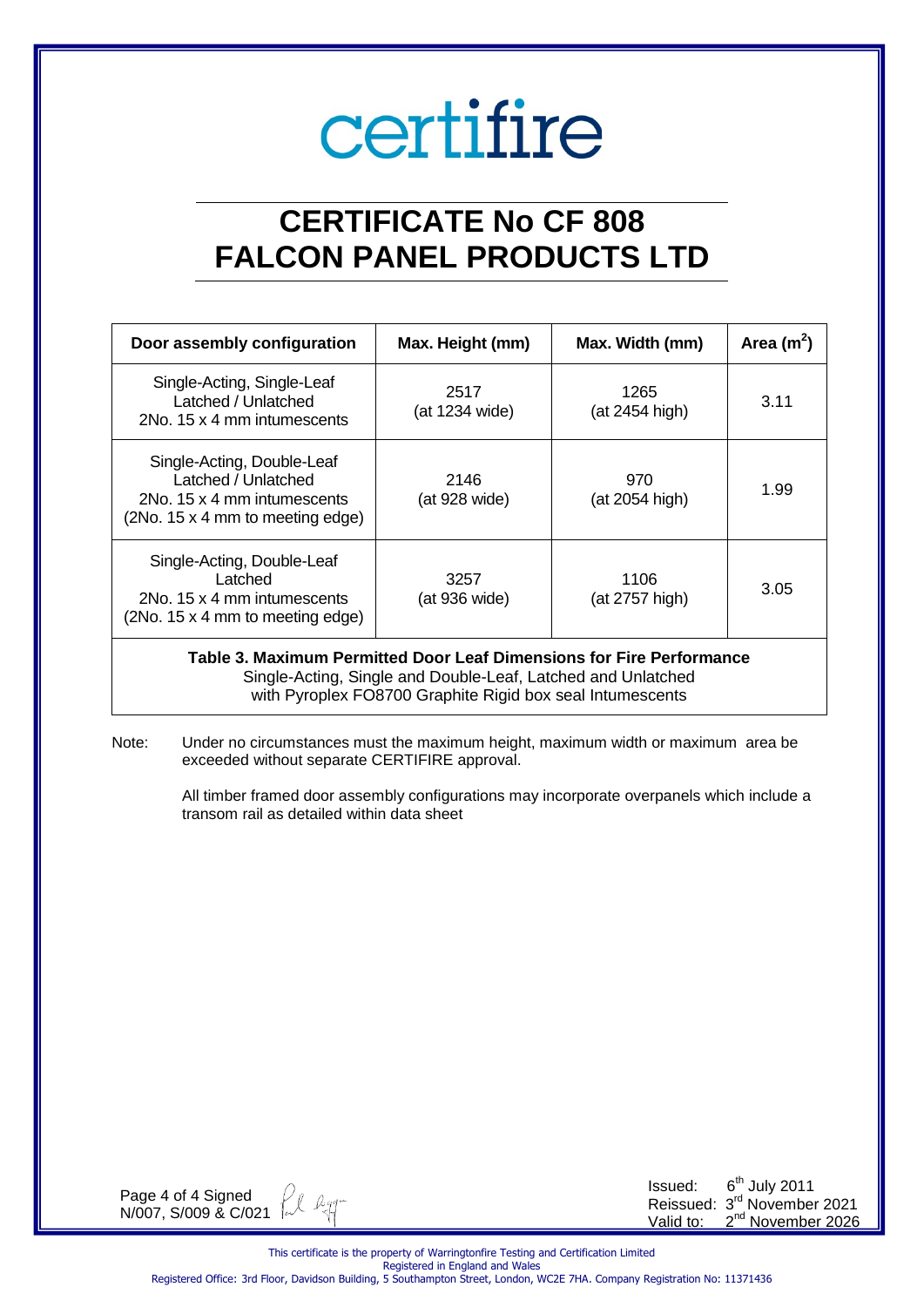#### **CF 808 DATA SHEET**

#### **1. General**

This door leaf has been fire tested and is certified by CERTIFIRE as being capable of providing fire resistance of 60 minutes integrity and 60 minutes insulation (if incorporating not more than 20% of uninsulated glass) as defined in BS 476: Part 22: 1987, when installed in accordance with the following conditions. Subject to these, the door will meet the relevant requirements of BS 9999 for FD60 doorsets when used in accordance with the provisions therein.

In recognition of this the leaf carries a prefixed label on the top edge or hanging edge of the door, issued under the terms of the CERTIFIRE scheme. This label uniquely identifies the door leaf, the manufacture of which complies with a CERTIFIRE approved Quality management System and is subject to on-going surveillance. This label must not be removed.

It is emphasised that the certification is conditional upon the following instructions being complied with in their entirety. Failure to do so will invalidate this approval and may jeopardise the fire performance of the door. Door assemblies supplied pre-fitted with components by the prime door manufacturer may be considered to meet the requirements in respect of those items.

#### **2. Door Leaf**

This approval is applicable to single-action, single and double-leaf, latched and unlatched, assemblies at leaf dimensions up to those detailed in Tables 1, 2 and 3 below.

| Door assembly configuration                                                                                          | Max. Height (mm)       | Max. Width (mm)        | Area $(m^2)$ |
|----------------------------------------------------------------------------------------------------------------------|------------------------|------------------------|--------------|
| Single-Acting, Single-Leaf<br>Latched<br>2No. 15 x 4 mm intumescents                                                 | 3242<br>(at 1035 wide) | 1177<br>(at 2850 high) | 3.35         |
| Single-Acting, Double-Leaf<br>Latched / Unlatched<br>2No. 15 x 4 mm intumescents<br>(2No. 15 x 4 mm to meeting edge) | 2189<br>(at 936 wide)  | 960<br>(at 2135 high)  | 2.05         |
| Table 1. Maximum Permitted Door Leaf Dimensions for Fire Performance                                                 |                        |                        |              |
| Single-Acting, Single-Leaf, Latched and Single-Acting, Double-Leaf, Latched and Unlatched                            |                        |                        |              |
| with Intumescent Seals Ltd, Therm-A-seal Intumescents                                                                |                        |                        |              |

| Door assembly configuration                                                                                                                   | Max. Height (mm) | Max. Width (mm)       | Area $(m^2)$ |
|-----------------------------------------------------------------------------------------------------------------------------------------------|------------------|-----------------------|--------------|
| Single-Acting, Double-Leaf<br>Latched / Unlatched<br>2249<br>(at 935 wide)<br>2No. 15 x 4 mm intumescents<br>(2No. 15 x 4 mm to meeting edge) |                  | 985<br>(at 2135 high) | 2.10         |
| Table 2. Maximum Permitted Door Leaf Dimensions for Fire Performance<br>Single-Acting, Double-Leaf, Latched and Unlatched                     |                  |                       |              |
| with Lorient type 617 or 100P Intumescents                                                                                                    |                  |                       |              |

Note: Under no circumstances must the maximum height, maximum width or maximum area be exceeded without separate CERTIFIRE approval.

> All timber framed door assembly configurations may incorporate overpanels which include a transom rail as detailed within data sheet

Page 1 of 10 November 2021 warringtonfire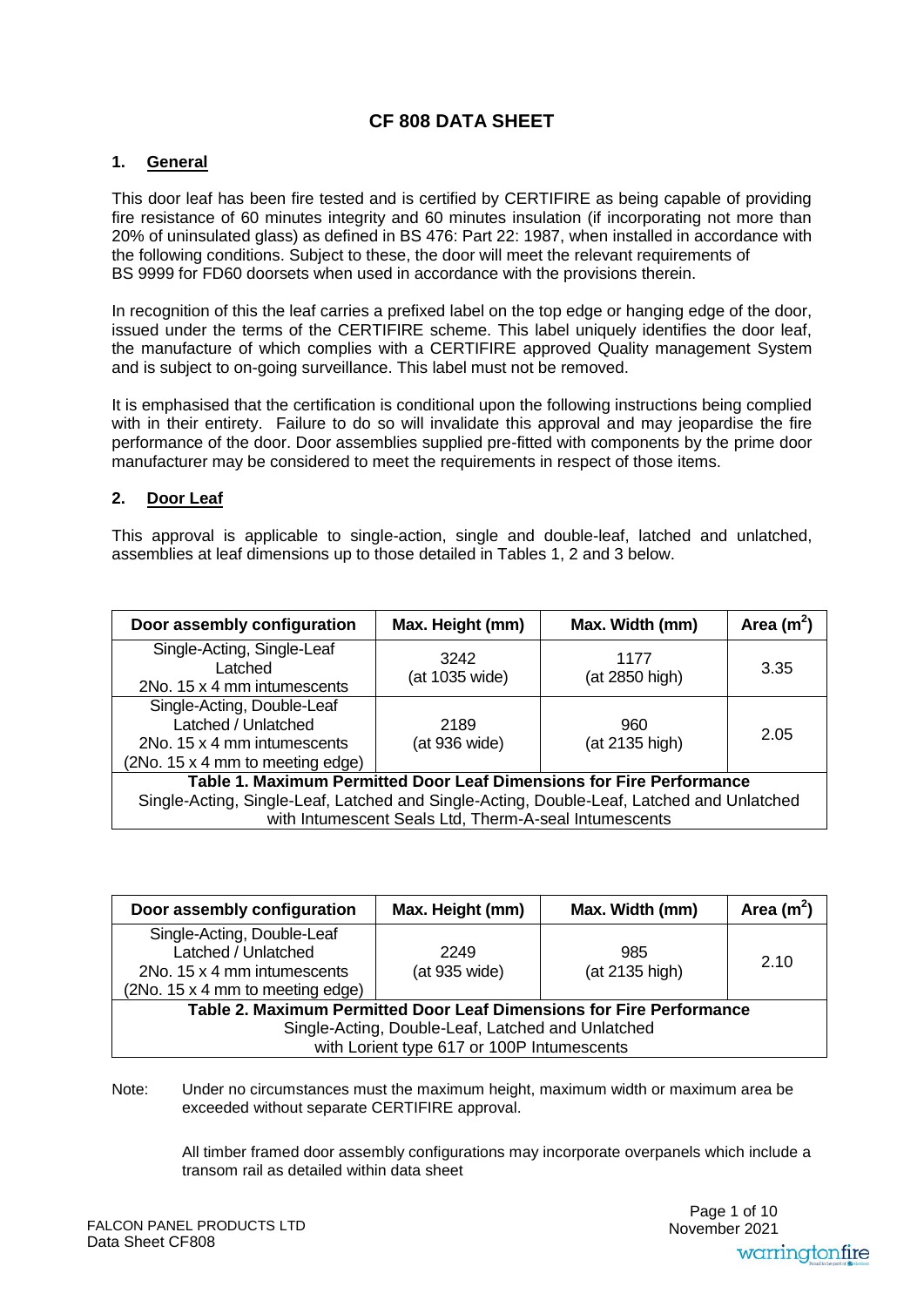| Door assembly configuration                                                                                                                                                                       | Max. Height (mm)       | Max. Width (mm)        | Area $(m^2)$ |
|---------------------------------------------------------------------------------------------------------------------------------------------------------------------------------------------------|------------------------|------------------------|--------------|
| Single-Acting, Single-Leaf<br>Latched / Unlatched<br>2No. 15 x 4 mm intumescents                                                                                                                  | 2517<br>(at 1234 wide) | 1265<br>(at 2454 high) | 3.11         |
| Single-Acting, Double-Leaf<br>Latched / Unlatched<br>2No. 15 x 4 mm intumescents<br>(2No. 15 x 4 mm to meeting edge)                                                                              | 2146<br>(at 928 wide)  | 970<br>(at 2054 high)  | 1.99         |
| Single-Acting, Double-Leaf<br>Latched<br>3257<br>1106<br>3.05<br>2No. 15 x 4 mm intumescents<br>(at 936 wide)<br>(at 2757 high)<br>(2No. 15 x 4 mm to meeting edge)                               |                        |                        |              |
| Table 3. Maximum Permitted Door Leaf Dimensions for Fire Performance<br>Single-Acting, Single and Double-Leaf, Latched and Unlatched<br>with Pyroplex FO8700 Graphite Rigid box seal Intumescents |                        |                        |              |

Note: Under no circumstances must the maximum height, maximum width or maximum area be exceeded without separate CERTIFIRE approval.

All timber framed door assembly configurations may incorporate overpanels which include a transom rail as detailed within data sheet

#### **3. Door Frames**

To be any of the following: -

| Hardwood                     | Density:<br>i)                                                | 640 $kg/m3$ min.                       |  |
|------------------------------|---------------------------------------------------------------|----------------------------------------|--|
|                              | ii) Dimensions:                                               | 70 mm by 32 mm min.                    |  |
| Excluding Ash, Beech &       | iii) Door Stop:                                               | 12 mm deep pinned, screwed, or rebated |  |
| Iroko                        |                                                               | from solid (640 kg/m <sup>3</sup> min) |  |
|                              |                                                               | Where rebated from solid the overall   |  |
|                              |                                                               | frame thickness must be increased by   |  |
|                              |                                                               | 12 mm to accommodate the 12 mm         |  |
|                              |                                                               | rebate depth.                          |  |
| MDF*                         | Density:<br>i)                                                | 750 kg/ $m3$ min.                      |  |
| *MDF frames are              | ii) Dimensions:                                               | 70 mm by 30 mm min.                    |  |
| restricted to single-action, | iii) Door Stop:                                               | 12 mm deep pinned, screwed, or rebated |  |
| single-leaf door             |                                                               | from solid (750 kg/m <sup>3</sup> min) |  |
| assemblies only, and shall   |                                                               | Where rebated from solid the overall   |  |
| incorporate Pyroplex         |                                                               | frame thickness must be increased by   |  |
| FO8700 Graphite Rigid        |                                                               | 12 mm to accommodate the 12 mm         |  |
| box intumescent seals.       |                                                               | rebate depth.                          |  |
|                              |                                                               |                                        |  |
| Jointing:                    | Butt joints, mortice and tenon, mitred or half lapped joints  |                                        |  |
|                              | with the head screw fixed to the jambs using two steel screws |                                        |  |
| Door to frame gaps:          | Not to exceed 4 mm except at threshold where up to 8 mm is    |                                        |  |
|                              | permitted and 3.5 mm at the meeting stiles                    |                                        |  |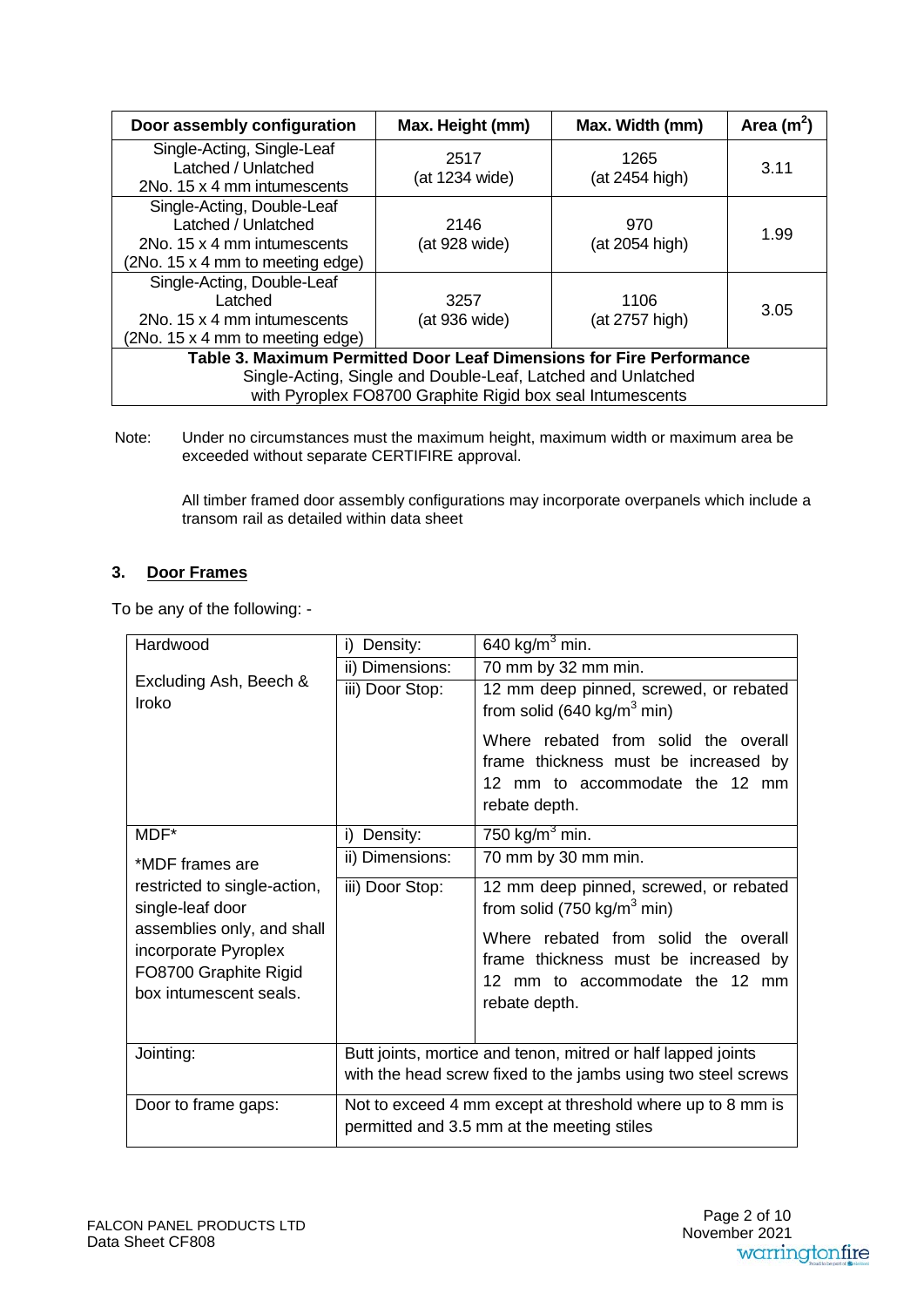#### **4. Overpanels and sidepanels**

Flush overpanels may be included up to a maximum height of 613 mm and shall include 9 mm thick hardwood lippings (minimum) and opposing lipping to the leaf head or a rebated 20 mm thick hardwood lipping with 22 mm wide by 13 mm deep rebate at the bottom edge, with a corresponding 20 mm thick rebated hardwood lipping with 32 mm wide by 13 mm deep rebate to the top edge of the leaf. Overpanels shall be lipped on all edges.

Overpanels to be fixed using steel screws at a maximum of 400 mm centres and a maximum 100 mm from each corner, through the centre of the panel to a depth of at least 30mm.

Door to overpanel meeting edges shall incorporate a 15 mm by 4 mm Lorient intumescent seal in overpanel rebate and a 25 mm by 4 mm Lorient intumescent seal in the door rebate, or the same seal specification positioned centrally within the leaf / overpanel thickness where a square (nonrebated) door to overpanel meeting edge is adopted.

Where rebated door to overpanel meeting edges are not incorporated on double-leaf assemblies, timber astragals (min 640 kg/m<sup>3</sup>) are required at the junction between the bottom of the overpanel and the top edge of the door.

Transomed overpanels may be included up to 1000 mm high, with a minimum 40 mm wide transom rail

Transomed sidepanels may be included up to 1000 mm wide, with a minimum 40 mm wide mullion rail.

#### **5. Glazed Fanlights and sidelights**

Any CERTIFIRE approved glazing systems may be used providing the specification and installation details given in the appropriate certification documents are adhered to.

#### **6. Supporting Construction**

The door assemblies are approved to be installed in brick, block, masonry, timber or steel stud supporting constructions of minimum overall thickness 70mm, providing at least 60 minutes fire resistance.

Where stud partitions are used these should be suitably constructed to provide a secure fixing for the door assemblies as recommended by the partition manufacturer

#### **7. Installation:**

The opening may be lined with hardwood which shall be continuous and of minimum width, 70 mm. Each door frame jamb to be fixed through to the wall at not less than four points with steel or nylon frame fixings screwed and plugged at maximum 600mm centres and penetrating the wall to at least 50 mm. Architrave is optional with no restrictions on material, size or fixing.

Door assemblies shall be installed as stated in BS 8214. Suitable CERTIFIRE approved lineal gap sealing systems may also be utilised to protect the frame / supporting construction gap, subject to the conditions contained within the relevant certificate.

The use of third party accredited installers provides a means of ensuring that installations have been conducted by knowledgeable contractors, to appropriate standards, thereby increasing the reliability of the anticipated performance in fire.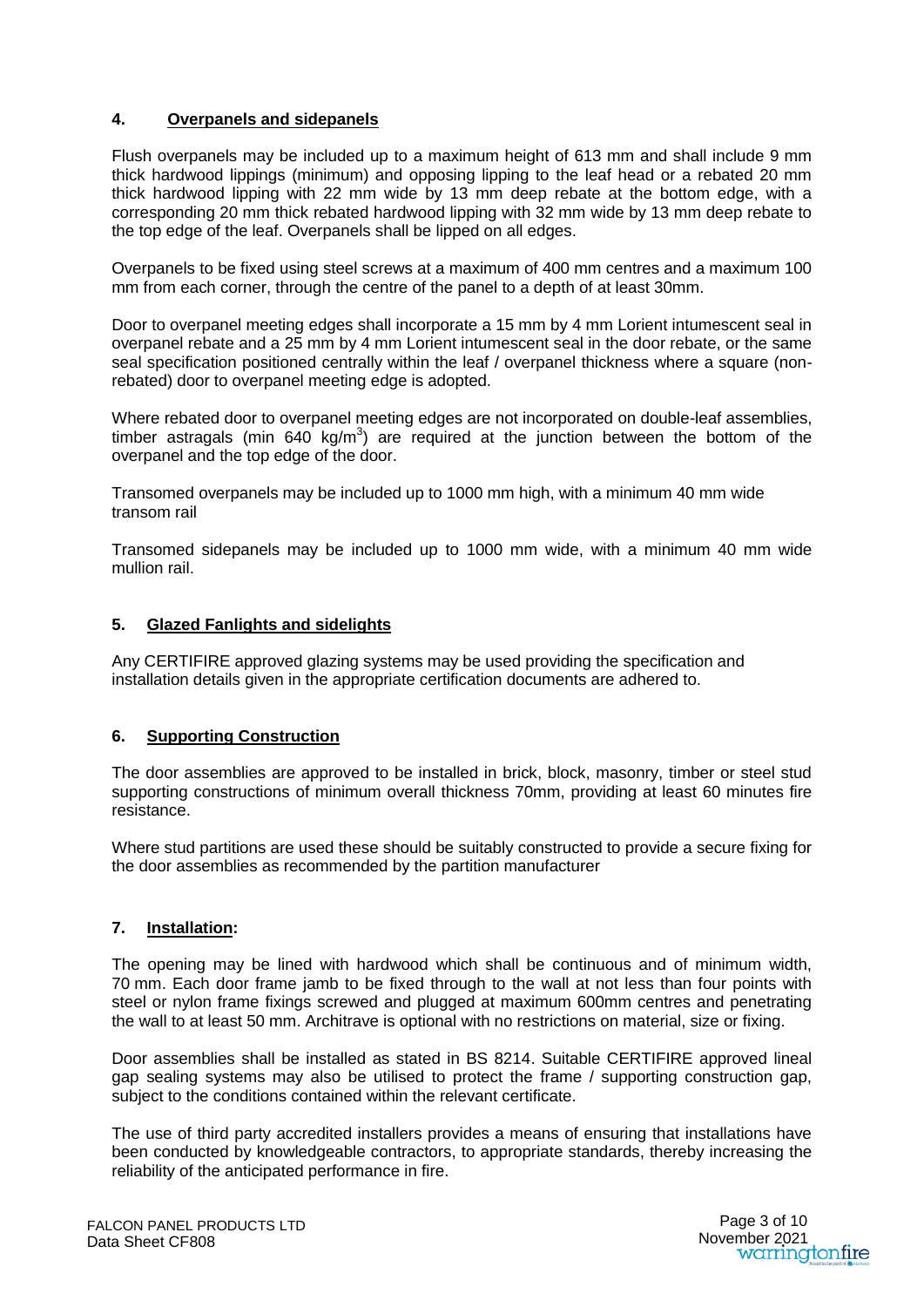Door leaves may be trimmed to fit the frame by the following maximum amounts:

- Stiles (each) 3 mm
- Top 3 mm
- Bottom No limit providing bottom lippings are not fitted, 3 mm if bottom lipping is fitted and to be retained, alternatively unlimited if the bottom lipping is fully removed.

Note that the maximum door to frame and door to threshold gaps specified shall not be exceeded nor shall the door edge fitted with the CERTIFIRE label be trimmed since removal of the label will invalidate the certification.

The labelled edge may be subjected to minor 'shooting-in', providing the label is not damaged or removed in the process, and the amount of material removed does not exceed that stated previously.

#### **8. Lippings**

| Hardwood         | Density:<br>i).                                                                                                                             | 640 kg/ $m3$ minimum                    |
|------------------|---------------------------------------------------------------------------------------------------------------------------------------------|-----------------------------------------|
|                  | Thickness:<br>ii).                                                                                                                          | Minimum 6 mm                            |
| (Excluding Ash,  |                                                                                                                                             | Maximum 25 mm                           |
| Beech and Iroko) | iii) Adhesive:                                                                                                                              | Urea Formaldehyde, Cascamite, PVA or PU |
| Notes:           | All doors, must be lipped to the vertical edges as a minimum with the<br>option to apply lippings to the top and bottom leaf edges,         |                                         |
|                  | Maximum 2 mm thick decorative PVC / laminate edgings may be<br>applied to the vertical door edges in addition to 6 mm hardwood<br>lippings. |                                         |

#### **9. Glazed Apertures**

All apertures to be factory prepared by a CERTIFIRE approved Licensed Door Processor. No site cutting of apertures permitted as this will invalidate the certification.

Aperture dimensions: Doors may incorporate one of more vision panels to the maximum sizes identified in the table below:

Area: Maximum total glazed area of 1.12  $\text{m}^2$  per leaf

Margins: 120 mm from the perimeter edge, 120 mm between apertures

Lining to aperture: As required by the CERTIFIRE glazing certificate

| <b>Maximum Permitted Aperture Dimension</b> |                       |                   |  |
|---------------------------------------------|-----------------------|-------------------|--|
| Max. Height (mm)                            | Max. Width (mm)       | Max. Area $(m^2)$ |  |
| 2201<br>(at 510 wide)                       | 604<br>(at 1860 high) | 1.12              |  |
| 881<br>(at 675 wide)                        | 743<br>(at 801 high)  | 0.59              |  |

Hardwood or non-combustible setting blocks will be used to establish the correct edge cover

The leaf / leaves may incorporate any CERTIFIRE approved glazing system subject to the conditions contained within the relevant certificate (e.g., maximum size associated with glass or system, edge cover, aperture lining requirements etc), and the maximum pane dimensions given above (whichever is the smaller).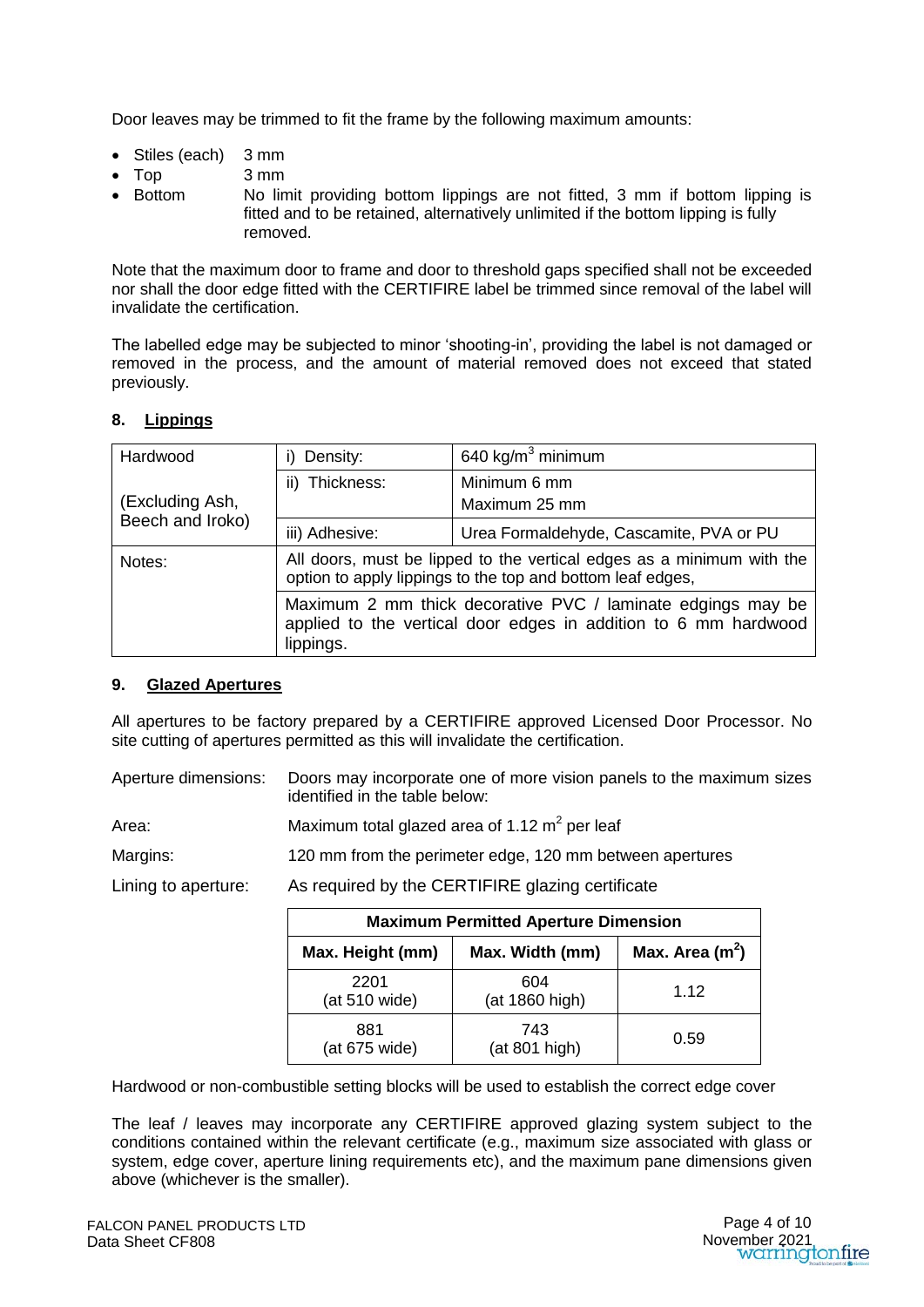#### **10. Intumescent Seals**

CERTIFIRE certificated intumescent seals are required to be fitted to these doors as below.

#### **For door assemblies to BS 476: Part 22 – classified as FD60**

#### **Intumescent Seals Ltd, Therm-A-Seal intumescents – See Table 1 for size restrictions**

| <b>Doorset Configuration</b>                      | <b>Position</b>       | <b>Intumescent Specification</b>                      |
|---------------------------------------------------|-----------------------|-------------------------------------------------------|
|                                                   | Head                  | 2No. 15 mm wide by 4 mm thick fitted 8-10 mm          |
| Single-Acting, Single-Leaf                        |                       | apart, with first seal 7 mm from front edge of frame. |
| Latched                                           | <b>Vertical Edges</b> | 2No. 15 mm wide by 4 mm thick fitted 8-10 mm          |
|                                                   |                       | apart, with first seal 7 mm from front edge of frame. |
|                                                   | Head                  | 2No. 15 mm wide by 4 mm thick fitted 8-10 mm          |
| Single-Acting, Double-Leaf<br>Latched / Unlatched |                       | apart, with first seal 7 mm from front edge of frame. |
|                                                   | <b>Hanging Edges</b>  | 2No. 15 mm wide by 4 mm thick fitted 8-10 mm          |
|                                                   |                       | apart, with first seal 7 mm from front edge of frame. |
|                                                   | <b>Meeting Edges</b>  | 2No. 15 mm wide by 4 mm thick positioned centrally,   |
|                                                   |                       | 10 mm apart, to primary leaf only.                    |

#### **Lorient Type 617 or 100P intumescents – See Table 2 for size restrictions**

| <b>Doorset Configuration</b>                      | <b>Position</b>      | <b>Intumescent Specification</b>                                                                    |
|---------------------------------------------------|----------------------|-----------------------------------------------------------------------------------------------------|
|                                                   | Head                 | 2No. 15 mm wide by 4 mm thick fitted 10 mm apart,<br>with first seal 7 mm from front edge of frame. |
| Single-Acting, Double-Leaf<br>Latched / Unlatched | <b>Hanging Edges</b> | 2No. 15 mm wide by 4 mm thick fitted 10 mm apart,<br>with first seal 7 mm from front edge of frame. |
|                                                   | <b>Meeting Edges</b> | 2No. 15 mm wide by 4 mm thick positioned centrally,<br>10 mm apart, to primary leaf only.           |

#### **Pyroplex FO8700 Graphite Rigid Box seal intumescents – See Table 3 for size restrictions**

| <b>Doorset Configuration</b>                                                | <b>Position</b>       | <b>Intumescent Specification</b>               |
|-----------------------------------------------------------------------------|-----------------------|------------------------------------------------|
| Single-Acting, Single-Leaf<br>Latched / Unlatched<br><b>MDF FRAMES ONLY</b> |                       | 2No. 15 mm wide by 4 mm thick fitted 10-12 mm  |
|                                                                             | Head                  | apart, with first seal 7 mm from front edge of |
|                                                                             |                       | frame.                                         |
|                                                                             |                       | 2No. 15 mm wide by 4 mm thick fitted 10-12 mm  |
|                                                                             | <b>Vertical Edges</b> | apart, with first seal 7 mm from front edge of |
|                                                                             |                       | frame.                                         |
| Single-Acting, Double-Leaf<br>Latched / Unlatched                           | Head                  | 2No. 15 mm wide by 4 mm thick fitted 10-12 mm  |
|                                                                             |                       | apart, with first seal 7 mm from front edge of |
|                                                                             |                       | frame.                                         |
|                                                                             |                       | 2No. 15 mm wide by 4 mm thick fitted 10-12 mm  |
|                                                                             | Hanging Edges         | apart, with first seal 7 mm from front edge of |
|                                                                             |                       | frame.                                         |
|                                                                             | <b>Meeting Edges</b>  | 2No. 15 mm wide by 4 mm thick positioned       |
|                                                                             |                       | centrally, 10 mm apart, to primary leaf only.  |
| Single-Acting, Double-Leaf<br>Latched                                       |                       | 2No. 15 mm wide by 4 mm thick fitted 10-12 mm  |
|                                                                             | Head                  | apart, with first seal 7 mm from front edge of |
|                                                                             |                       | frame.                                         |
|                                                                             | Top Edge              | 1No. 15 mm wide by 4 mm thick - centrally      |
|                                                                             |                       | 2No. 15 mm wide by 4 mm thick fitted 10-12 mm  |
|                                                                             | Hanging Edge          | apart, with first seal 7 mm from front edge of |
|                                                                             |                       | frame.                                         |
|                                                                             | <b>Meeting Edges</b>  | 2No. 15 mm wide by 4 mm thick positioned       |
|                                                                             |                       | centrally, 10 mm apart, to primary leaf only.  |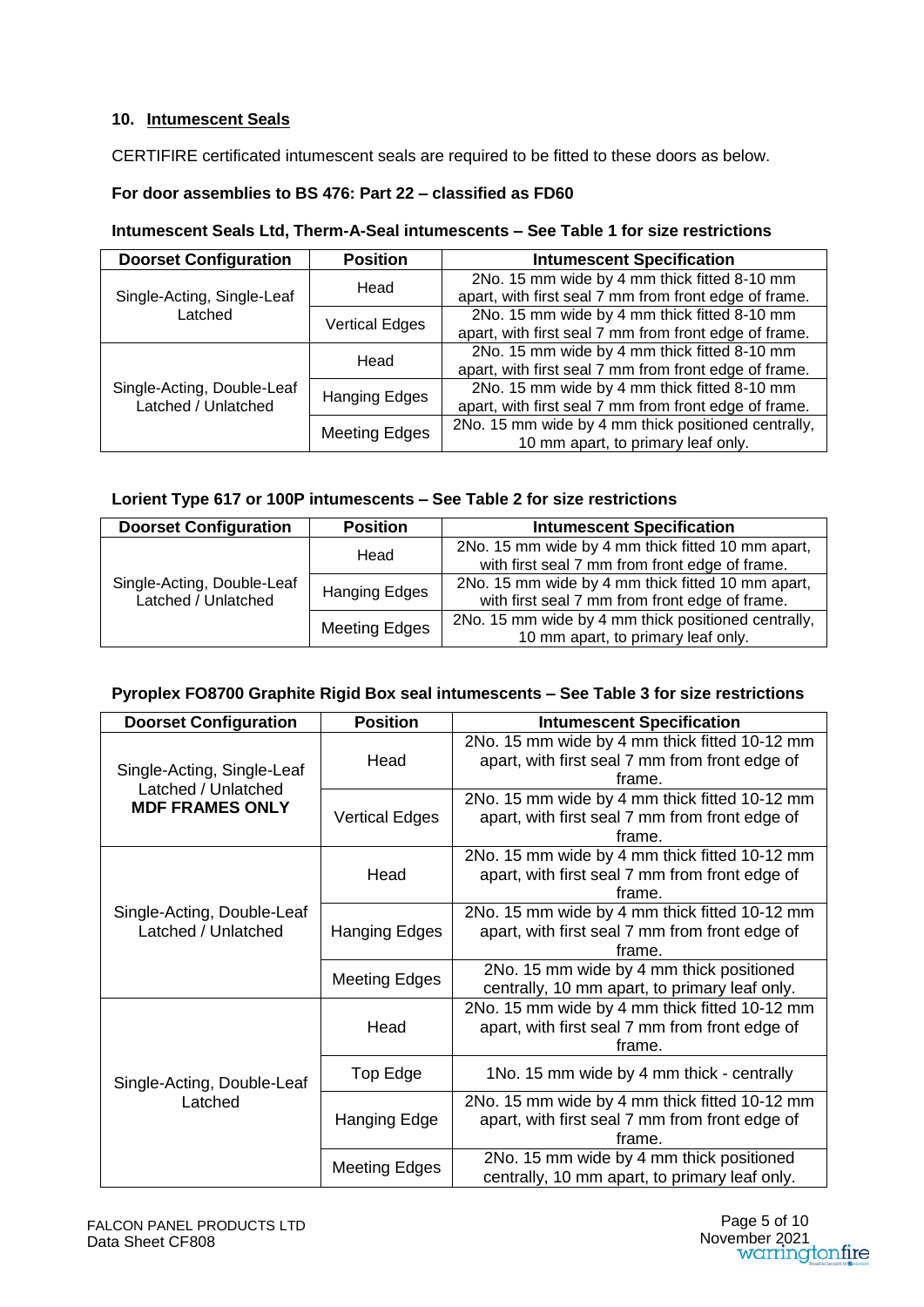Intumescent seals cannot be changed from the specific size type and location specified within the data sheet (Tables 1, 2 & 3)

Seals may be interrupted at hinge and latch positions. Seals may be fitted in the edge of the door or frame reveal.

Smoke seals may be included subject to the conditions contained within the relevant CERTIFIRE certificate for the smoke seal.

#### **11. Hinges**

Hinges shall be CE marked against EN 1935 for use on 60 minute timber fire door assemblies.

| Number:                     | Minimum 3 No. hinges                                     |                                                    |  |
|-----------------------------|----------------------------------------------------------|----------------------------------------------------|--|
| Type:                       | Steel lift off or butt hinges.                           |                                                    |  |
| Positions:*                 | Top Hinge:                                               | Max 200 mm from the top of door to top hinge.      |  |
|                             | Middle Hinge:                                            | Middle hinge fitted centrally in the leaf height.  |  |
|                             | Bottom.                                                  | Max 250 mm from the bottom of door to bottom hinge |  |
| Dimensions:                 | blade height:                                            | 100 mm (+3 mm / -2 mm                              |  |
|                             | Blade width:                                             | $35$ mm (+ 3 mm / - 4 mm)                          |  |
|                             | Thickness:                                               | $3 \, \text{mm}$ (+/- 1 mm)                        |  |
|                             | Knuckle dia:                                             | 13.5 mm $(+/- 1$ mm)                               |  |
| Fixings:                    | Quantity:                                                | 3No. steel screws (minimum)                        |  |
|                             | Size:                                                    | No.5 by 30 mm long (minimum).                      |  |
| Intumescent<br>Protection** | Minimum 1 mm thick Interdens intumescent sheet material. |                                                    |  |

\* The datum in all cases is the centreline of the hinge.

\*\* The hinge specification above overrides any requirement for additional intumescent identified in the hinge manufacturer's certification providing the hinge specification falls within the parameters identified in the table above, specifically maximum dimensions and material.

Any other CERTIFIRE approved hinge may be fitted, providing the hinge dimension are no greater than 10% in blade width and 25% in blade height from that approved in the table above (excluding the tolerances stated). Where the Certifire approved hinge exceeds the specification given in the table above, the minimum requirement for intumescent protection to the hinges, bypassing perimeter intumescent, and the material density and thickness for the door and frame elements given in the hinge manufacture's CERTIFIRE certificate shall apply.

#### **12. Locks and Latches**

Locks / latches where fitted shall be CE Marked in accordance with EN 1935 or EN179 for use on 60 minute timber fire doors.

Mortice type, automatic (sprung) latch bolt.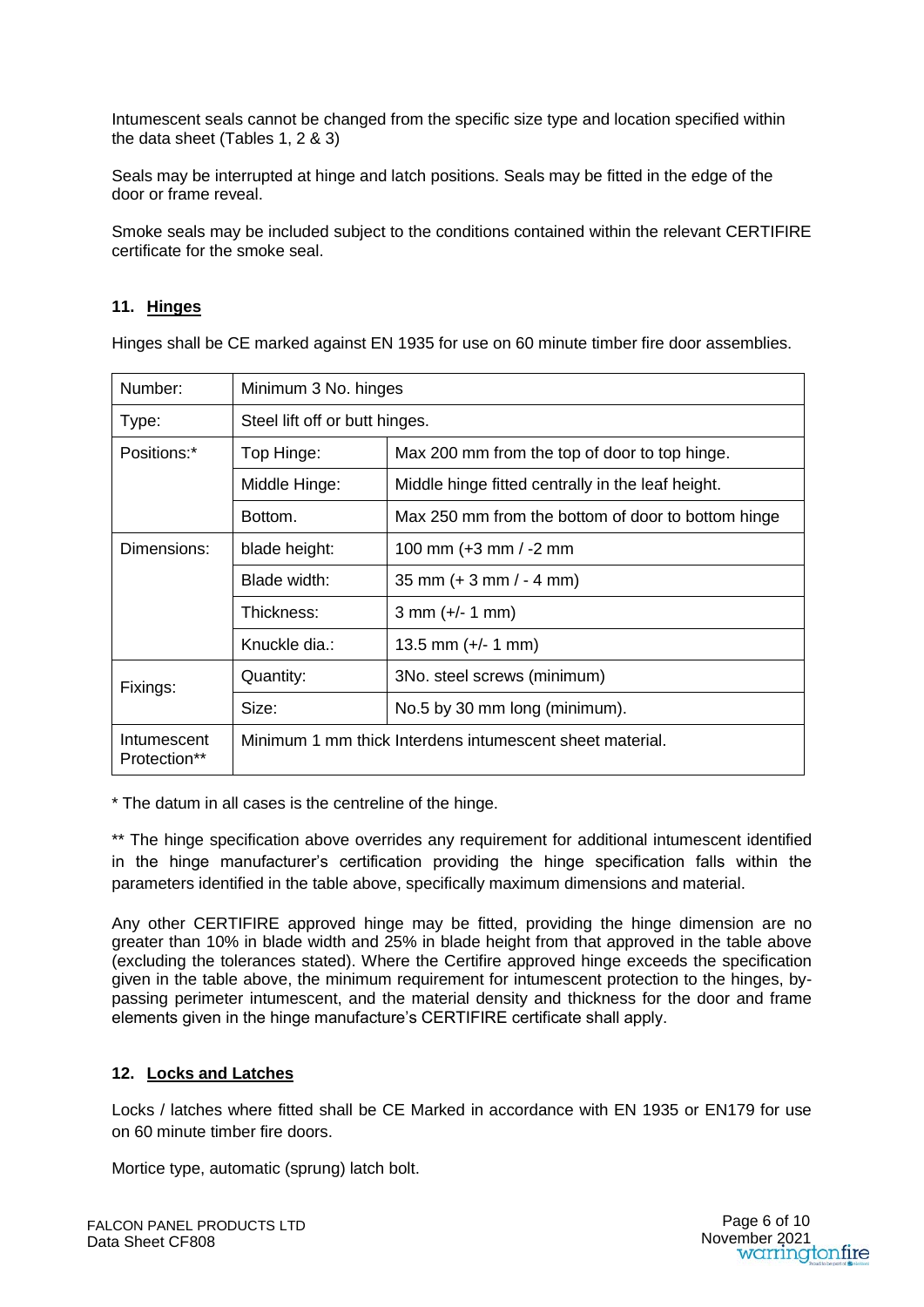| Max. case dimension:     | 166 mm high by 98 mm deep by 20 mm wide                                                                                                                                    |                                                                                                                             |  |  |
|--------------------------|----------------------------------------------------------------------------------------------------------------------------------------------------------------------------|-----------------------------------------------------------------------------------------------------------------------------|--|--|
| Max, forend dimension:   | 235 mm high by 25 mm wide                                                                                                                                                  |                                                                                                                             |  |  |
| Max. keep dimension:     | 185 mm high by 25 mm wide (excluding latch plate lip)                                                                                                                      |                                                                                                                             |  |  |
| Latchbolt material:      | Steel or brass                                                                                                                                                             |                                                                                                                             |  |  |
| Position:                | Max, 1100 mm from bottom of door to centreline of lockcase                                                                                                                 |                                                                                                                             |  |  |
| Cylinders                | Euro profile single cylinder, double cylinder or cylinder /<br>thumbturn CE marked in accordance with BS EN 1303 as<br>suitable for use on FD60 fire resistant assemblies. |                                                                                                                             |  |  |
| Intumescent: protection* | <b>Tubular latches</b>                                                                                                                                                     | Interdens intumescent<br>1<br>mm<br>sheet material to fully wrap the<br>case and under the forend and<br>keep.              |  |  |
| Intumescent: protection* | Lock / latch not exceeding:<br>• 155 mm by 22 mm forend<br>• 125 mm by 24 mm keep<br>(excluding latch plate lip)                                                           | mm Interdens intumescent<br>1<br>sheet material to fully warp the<br>case and under the forend and<br>strike.               |  |  |
|                          | Lock / latch exceeding:<br>155 mm by 22 mm forend<br>• 125 mm by 24 mm keep<br>(excluding latch plate lip)                                                                 | 2<br>Interdens intumescent<br>mm<br>sheet material to fully warp the<br>case and under the forend and<br>strike.            |  |  |
|                          | Doors fitted with a cylinder                                                                                                                                               | or 2 mm thick<br>Interdens<br>1<br>intumescent sheet material to<br>fully warp the case and under<br>the forend and strike. |  |  |
|                          |                                                                                                                                                                            | The Interdens thickness will vary<br>depending on the maximum lock<br>dimensions as stated above.                           |  |  |

\* The lock specification above overrides any requirement for additional intumescent identified in the lock manufacturer's certification providing the lock/latch specification falls within the parameters identified in the table above, specifically maximum dimensions and material.

Any other CERTIFIRE approved lock/latch may be fitted, providing no lock/strikeplate dimension is more than 25% of that approved in the table above and subject to the conditions contained within the relevant certificate. Where the Certifire approved lock/latch exceeds the specification given in the table above, the minimum requirement for intumescent protection to the locks, latches and strikeplates, by-passing perimeter intumescent, and the material density and thickness for the door and frame elements given in the lock/latch manufacture's CERTIFIRE certificate shall apply.

- Recessing for locks shall result in a tight fit, allowing for the intumescent protection specified.
- No restriction on type and material of face fixed mechanical lever handles and knobs providing these are wholly surface mounted (with the exception of the spindle and fixing holes) and the spindle hole is a maximum 15 mm in diameter.
- The Euro profile cylinder recess in the door face shall follow the shape of the cylinder and result in a tight fit.
- The use of oval profile cylinders is not permitted.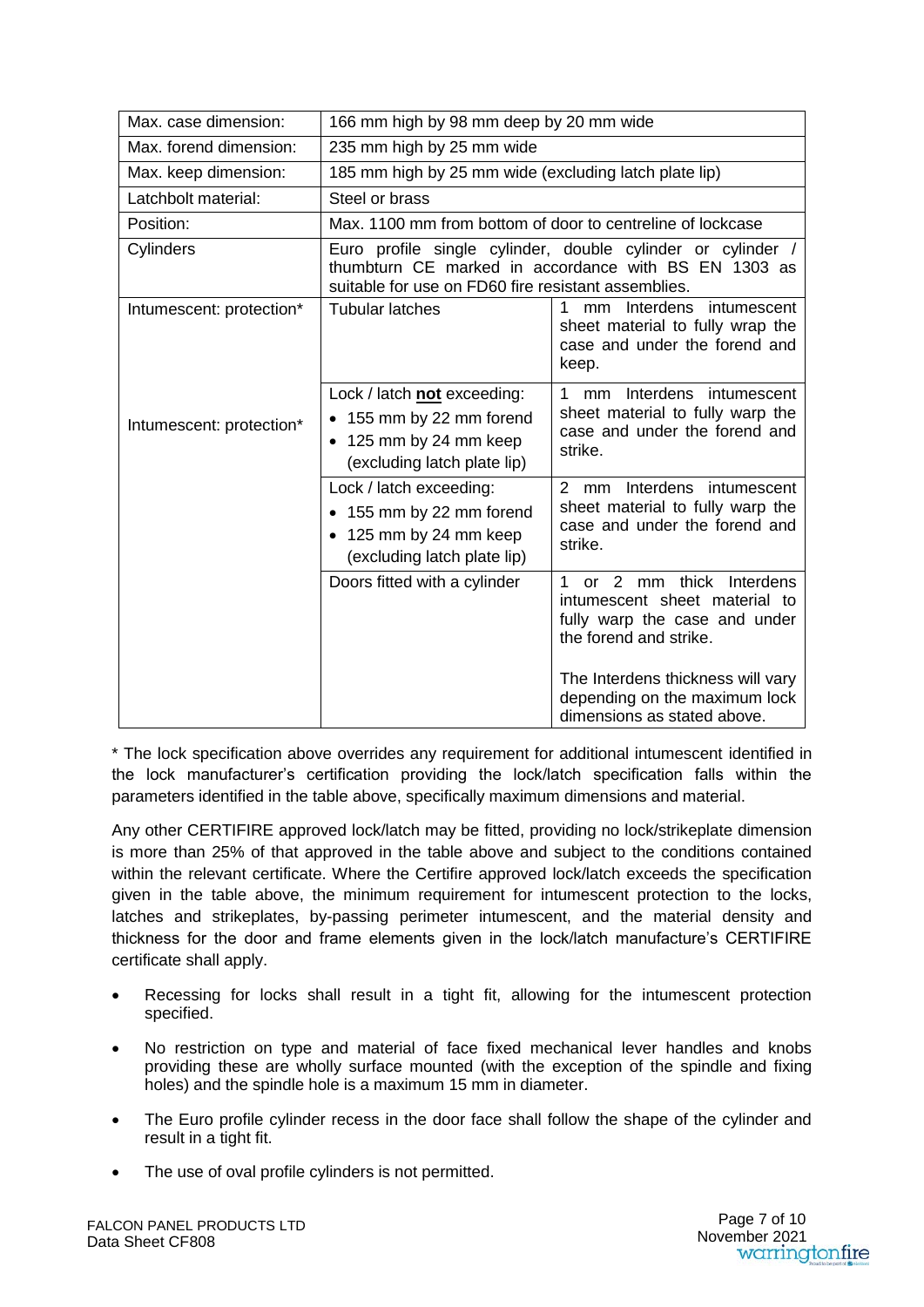#### **13. Self-Closing Devices**

All doors are required to be fitted with a CERTIFIRE certificated self-closing device. The exceptions are doors kept locked shut such as service access doors. Note: closers with mechanical hold-open mechanisms are not permitted to be used. Building Regulations may identify locations within domestic locations where self-closing devices are not mandatory.

The closers shall have a power rating appropriate to the leaf sizes, subject to the closer having the ability to close the door from any angle and against any latch and/ or seals fitted. The closer shall have the ability to provide size 3 closing force. Where doors are unlatched a minimum size 3 shall be maintained.

Closers shall be CE Marked against EN 1154 and categorised as grade 1 – suitable for use on fire / smoke door assemblies.

#### **13a Surface mounted overhead closers**

Any CERTIFIRE approved surface mounted overhead closer may be fitted, subject to the conditions contained within the relevant certificate.

#### **13b Transom Mounted / Concealed Closers**

Not permitted

#### **13d Floor Springs**

Not permitted

#### **14. Ancillary items**

**Please note that hardware items other than those discussed within this certificate of approval are not permitted.** 

#### **14a Protection plates and signage**

Surface mounted plastic, steel, aluminium or brass plates are acceptable on the basis that:

- < 2mm thick
- Do not occupy more than 20% of the door leaf in total or exceed 500mm in height for kickplates and 300mm for mid-plates, whichever is the smaller.
- Do not wrap around the vertical edges, and on the closing face do not extend beneath the door stops (generally 40-50mm narrower than door width)
- Plates/signage can be bonded with a thermally softening adhesive. Additionally, screws may be used.

#### **14b Flushbolts**

| Max. Dimension:         | 200 mm high x 25 mm deep x 19 mm wide                             |
|-------------------------|-------------------------------------------------------------------|
| Material:               | Steel.                                                            |
| Position:               | Top and bottom on door edge.                                      |
| Intumescent protection: | 1 mm Interdens to base and sides of bolt body and under the keep. |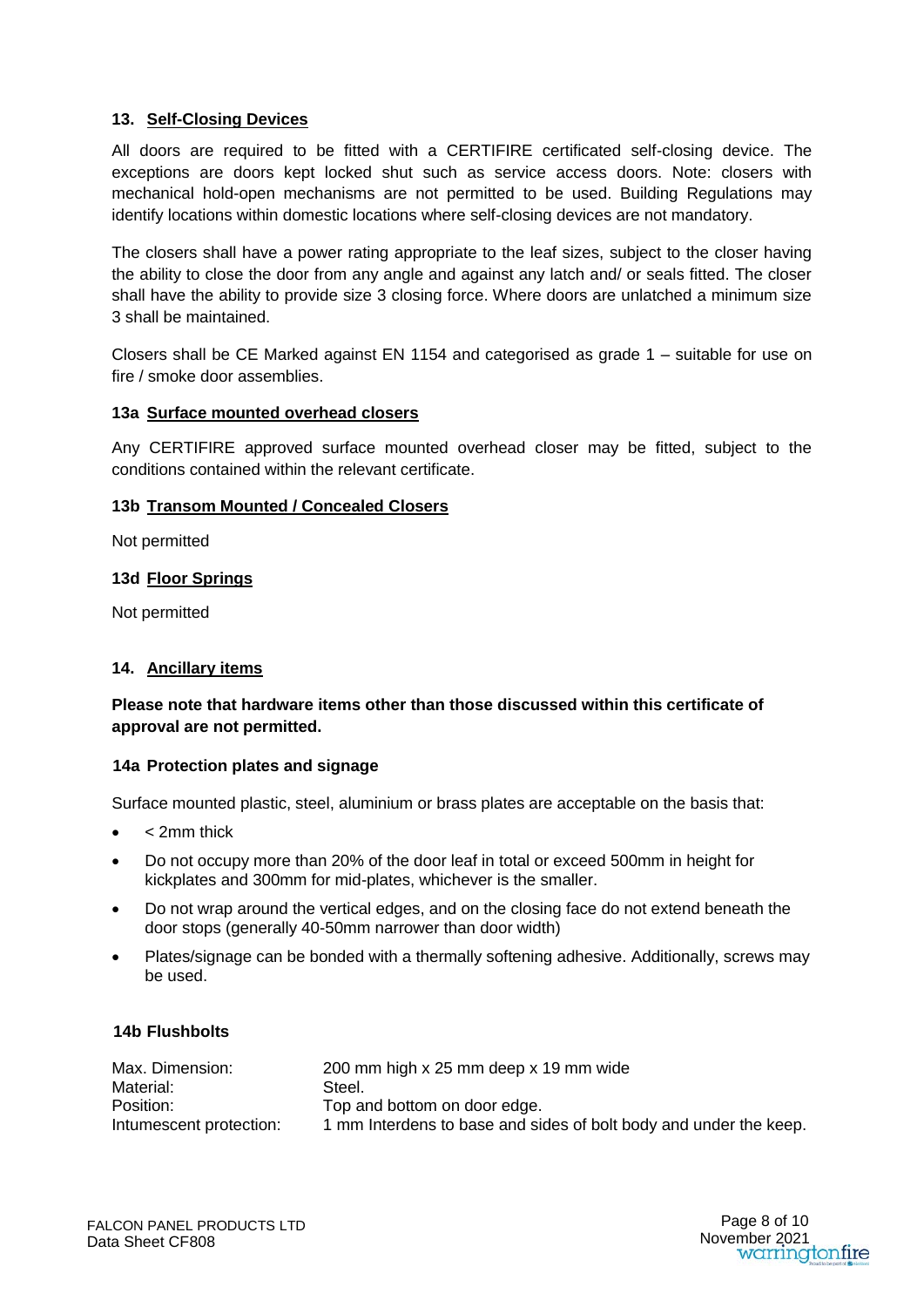#### **14c Pull Handles**

Screw-fixed, bolt-fixed from the back and back-to-back fixed pull handles of steel, brass, aluminium and nylon coated are permitted providing any through-bolt fixings are of steel and maximum bolt to bolt centres do not exceed 1000 mm.

A maximum 15 mm diameter recess is permitted for through bolt fixings.

Bolt through fixings will require intumescent protection in the form of a 1 mm thick graphite tube, or Intumescent paste to the full depth of the recess.

#### **14d Air transfer grilles**

#### **No site cutting of apertures permitted as this will invalidate the certification.**

Where apertures are pre-cut by a CERTIFIRE approved Licensed Door Processor, Intumescent Air Transfer Grilles may be fitted on site by NON-CERTIFIRE approved staff, however, the Intumescent Air Transfer Grilles shall be CERTIFIRE approved for use in FD60 timber based doors. The air transfer grilles must be fitted into apertures prepared in line with the relevant CERTIFIRE certificate for the air transfer grille. Care must be taken to ensure all fitting instructions are followed, including any constraints imposed by the CERTIFIRE certificate with regards to position of the air transfer grille within the door assembly.

#### **14e Letter Plates**

Where letter plates are fitted, the aperture for a letter plate may be formed on site by NON-CERTIFIRE approved staff, however, the letter plates shall be CERTIFIRE approved for use in FD60 timber based doors. The letter plates must be fitted into apertures prepared in line with the relevant CERTIFIRE certificate for the letter plate. Care must be taken to ensure all fitting instructions are followed, including any constraints imposed by the CERTIFIRE certificate with regards to position of the letter plate within the door assembly.

#### **14f Dropseals**

Door assemblies may be fitted with the following dropseals mortised into the bottom edge of the door leaf:

- Lorient LAS8001si
- Norseal NOR810

Door assemblies may incorporate alternative CERTIFIRE approved dropseals with maximum dimensions of 35 mm high by 14 mm wide to the bottom edge of the door leaf.

Where dropseals are fitted the door leaf shall incorporate a minimum 6 mm thick hardwood lipping to the bottom leaf edge. The hardwood lipping shall have a minimum density of 640 kg/m<sup>3</sup> (excluding Ash, Beech & Iroko).

Where dropseals are fitted, the recess for a dropseal may be formed on site by NON-CERTIFIRE approved staff. Care must be taken to ensure all fitting instructions are followed, including any constraints imposed by the CERTIFIRE certificate.

Note: Threshold gaps as stated within Section 3 of the Data Sheet are to be maintained from the bottom of the door to the finished floor level.